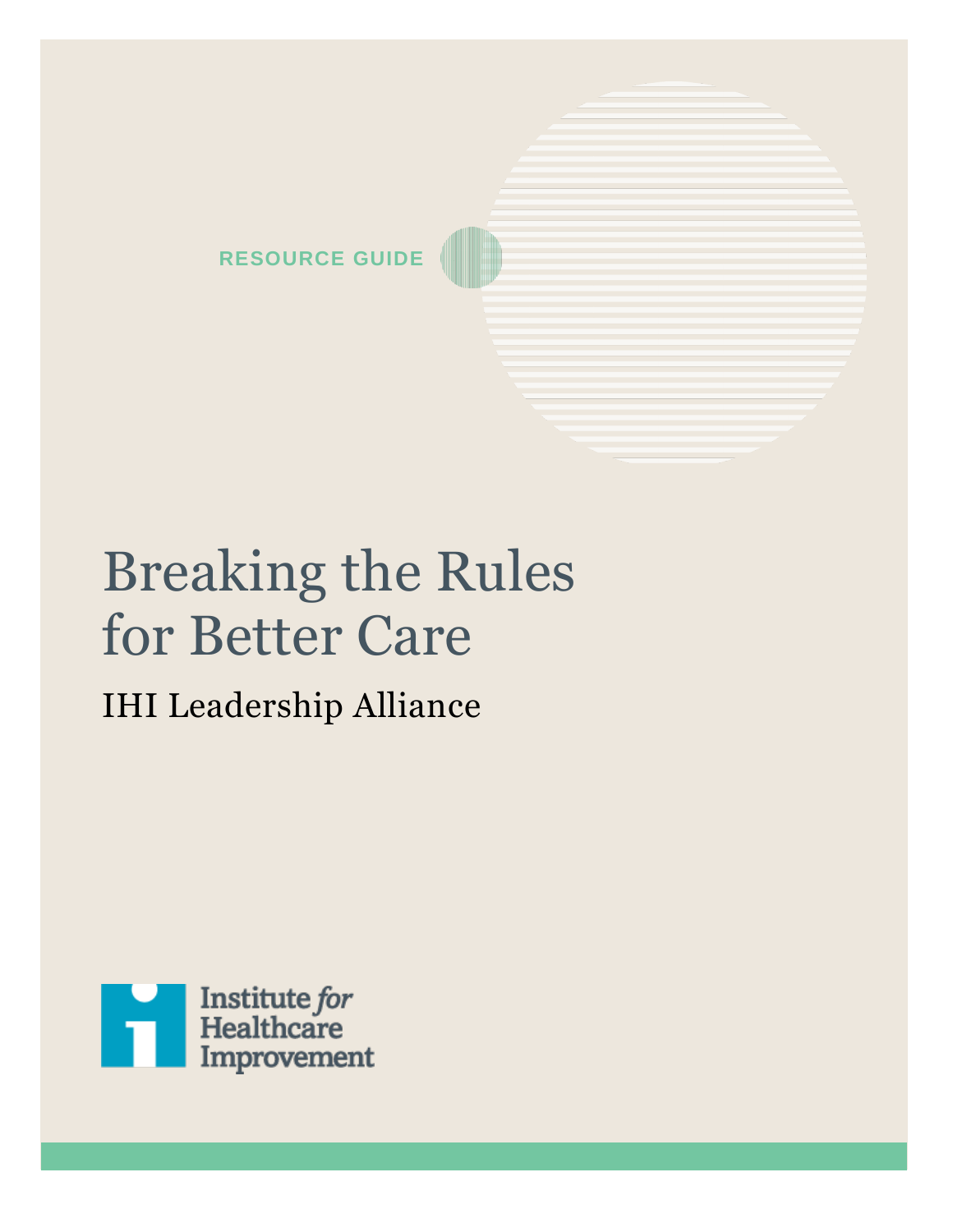# **Contents**

| 3              |
|----------------|
| 4              |
| 4              |
| $\overline{4}$ |
| 5              |
| 7              |
| 8              |
| 8              |
| 9              |
| 10             |
| 11             |
|                |

Copyright © 2017 Institute for Healthcare Improvement. All rights reserved. Individuals may photocopy these materials for educational, not-for-profit uses, provided that the contents are not altered in any way and that proper attribution is given to IHI as the source of the content. These materials may not be reproduced for commercial, for-profit use in any form or by any means, or republished under any circumstances, without the written permission of the Institute for Healthcare Improvement.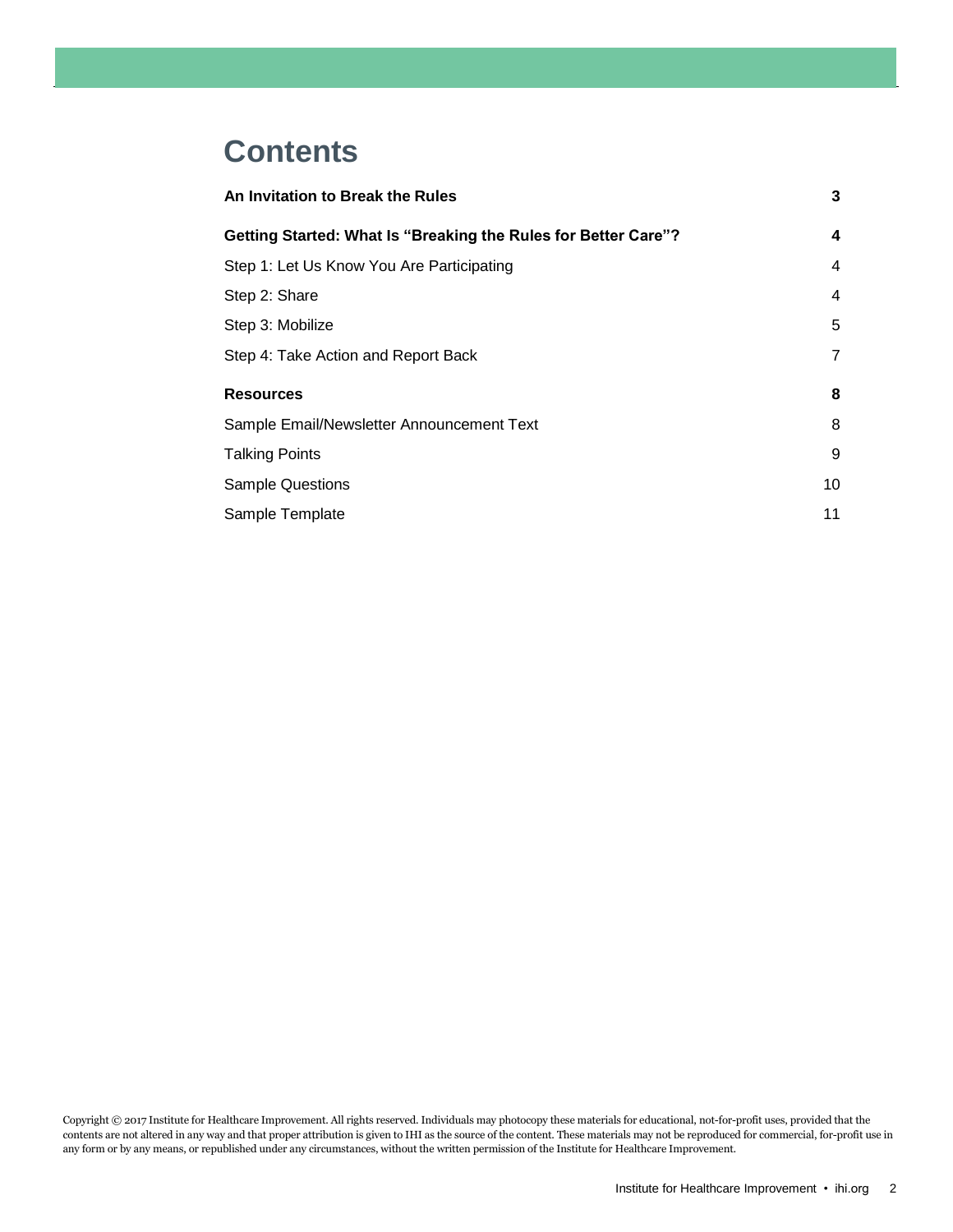# **An Invitation to Break the Rules**

Dear Colleagues,

We are thrilled that you are considering the IHI Leadership [Alliance](http://www.ihi.org/Engage/collaboratives/LeadershipAlliance/Pages/default.aspx?utm_campaign=Leadership%20Alliance&utm_medium=shortened%20leadership%20URL&utm_source=direct)'s "Breaking the Rules for Better Care" efforts within your organization. As the health care landscape continues to evolve, we need those at all levels of the organization to help us surface and share the rules, habits, policies, and procedures that get in the way of a better care experience for patients or staff. This liberates teams to do the work that matters most to them and to the people they serve.



The IHI Leadership Alliance, a dynamic collaboration of leaders from health systems across North America, is united by a common mission: to work with one another — and in partnership with our patients, workforces, and communities — to deliver on the full promise of the IHI Triple Aim. In 2016, Alliance members led a pioneering, week-long "Breaking the Rules" initiative, asking the simple question: *If you could break or change one rule in service of a better care experience for patients or staff, what would it be and why?* Over those five days, Alliance members surfaced 342 rules that patients and staff perceived to offer no value, bringing waste, obstacles, and misconceptions to light for their organizations to address and resolve. We hope this resource guide provides tools and ideas for you to do the same.

By breaking the rules for better care, you are setting a powerful example for your staff and the health care community at large by embracing the *principles of radical redesign* and continually seeking to improve the experiences of our patients and staff. We know these efforts will be illuminating, inspiring, and impactful. We are grateful to be a part of such an impressive and brave community of improvers.

Sincerely,

Jene for

Derek Feeley, DBA President and Chief Executive Officer Institute for Healthcare Improvement

Don Berweh

Don Berwick, MD, MPP, FRCP President Emeritus and Senior Fellow Institute for Healthcare Improvement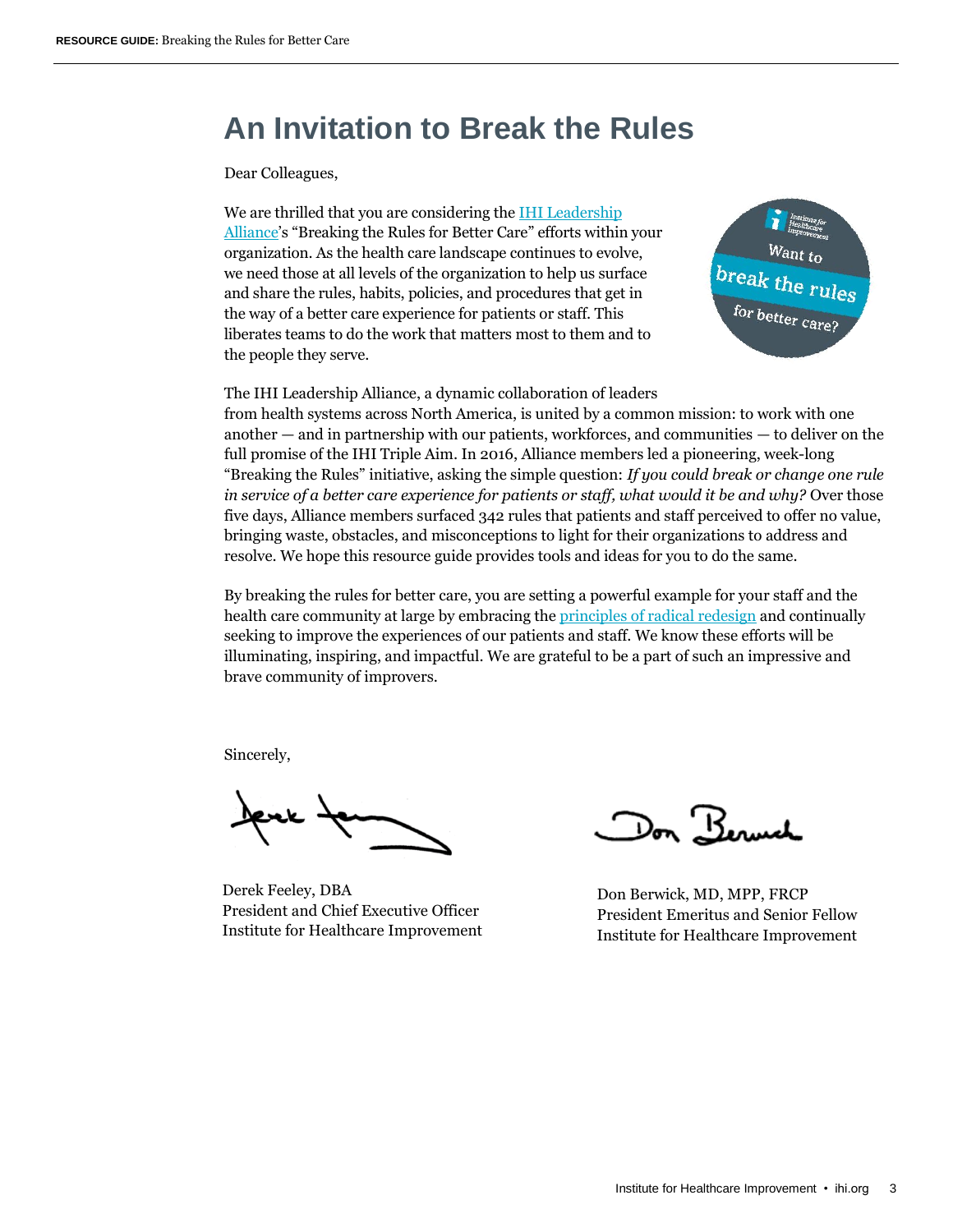# **Getting Started: What Is "Breaking the Rules for Better Care"?**

"Breaking the Rules for Better Care" was developed and initiated by the IHI Leadership Alliance in 2016 as a way to identify health care "rules" that get in the way of the care experience. As health care leaders, we aim to provide positive experiences for patients, families, and staff. However, sometimes we may inadvertently create processes or policies that have an unintended impact on the people we work to serve and support. To view the existing system with a new lens, Leadership Alliance members and other organizations have been asking their patients, families, and staff: *If you could break or change one rule in service of a better care experience for patients or staff, what would it be and why?*

IHI has prepared this resource guide to help your organization get started with similar "Breaking the Rules" efforts.

# **Step 1: Let Us Know You Are Participating**

We'd love to hear from you! Email [IHIAllianceTeam@ihi.org](mailto:IHIAllianceTeam@ihi.org) and let us know when your organization is undertaking a "Breaking the Rules" initiative. Consider participating as one team, one unit, one floor, or as a whole organization. We recommend having a focused time period for your efforts, such as one week.

### **Step 2: Share**

To get the word out about "Breaking the Rules for Better Care" and engage your staff, you can:

- Include a sample [announcement](#page-7-0) in an upcoming staff email or newsletter (page 8).
- Educate your colleagues with these [talking points](#page-8-0) (page 9).
- Ask patients, their families, and staff thes[e sample questions](#page-9-0) (page 10).
- Create a [template](#page-10-0) to record suggestions for rules to break or change (page 11).
- Review IHI's [New Rules for Radical Redesign](http://www.ihi.org/Engage/collaboratives/LeadershipAlliance/Documents/IHILeadershipAlliance_NewRulesRadicalRedesign.pdf) to get your staff thinking creatively about care redesign.
- Read the *JAMA* Viewpoint article "**Breaking the** [Rules for Better Care](http://jamanetwork.com/journals/jama/fullarticle/2624332)" or listen to the WIHI: [Breaking the Rules: Lessons from IHI's](http://www.ihi.org/resources/Pages/AudioandVideo/WIHI-Breaking-The-Rules-Lessons-From-IHIs-Leadership-Alliance.aspx)  [Leadership Alliance.](http://www.ihi.org/resources/Pages/AudioandVideo/WIHI-Breaking-The-Rules-Lessons-From-IHIs-Leadership-Alliance.aspx)
- Encourage members to have fun, including visual tools to indicate participation. For example, Alliance leaders wore and distribute[d stickers](http://app.ihi.org/marketing/program_documents/Alliance/IHI_Leadership_Alliance_Breaking_The_Rules.jpg) in their organizations. Others have taken advantage of common areas like waiting rooms, staff break areas, and entrance spaces to query in person or collect asynchronous feedback.

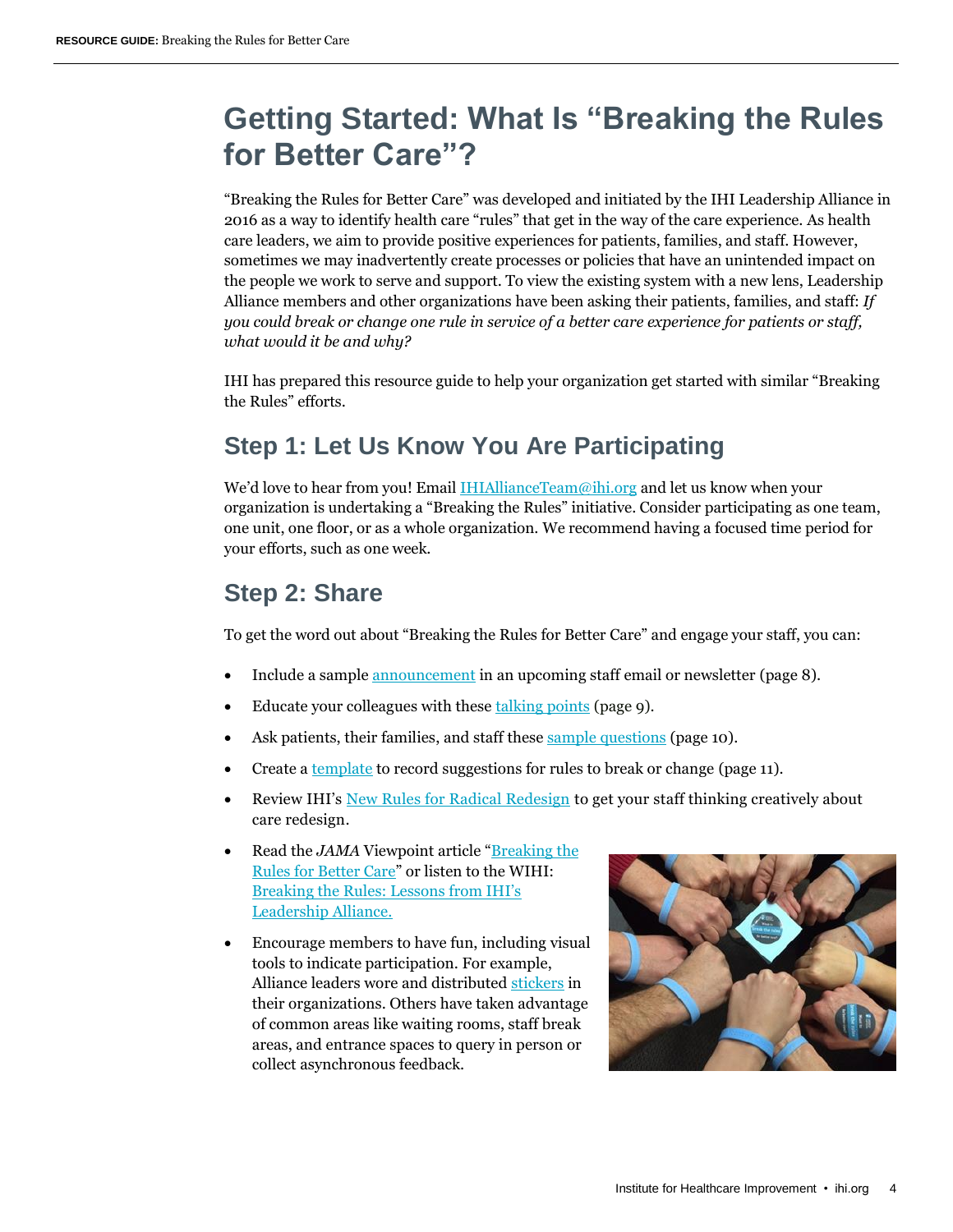### **Step 3: Mobilize**

#### **Who do you want to ask?**

Decide whom from your organization you would like to participate. You can engage on whatever scale makes sense to you, whether that means asking only staff, only patients, or asking a small team to participate (versus requesting that the organization at large contribute). At this time it will also be important to decide how and when you will communicate the outputs and potential next steps to those who participated. (Suggestions for communication are included below.)

#### **How will you ask?**

Decide on the most effective method to collect suggestions from patients, families, and staff at your organization. Some suggested approaches include:

- **Email**: Email your staff and ask that they send you their suggestions for what rules they would break or change and why.
- **In person**: Consider asking in waiting rooms, break rooms, or during team meetings.
- **Survey**: Create a simple survey using an online survey tool such as **SurveyMonkey**. This may be the best approach if you think anonymity will be important.

#### **What will you ask?**

We recommend asking staff, patients, and their families: *If you could break or change one rule in service of a better care experience for patients or staff, what would it be and why?* Or, refer to this [list](#page-9-0) for some alternative questions.

#### **What will you do with the suggestions you receive?**

#### **How to collect suggestions:**

Create [a template](#page-10-0) that works for you to record and categorize the suggestions you receive. One Leadership Alliance member found it helpful to recruit health professional students to populate the template.

Based on the experiences of our early adopters, the suggestions and potential actions will likely fall into three categories (see table on the next page).

#### **Inform staff how you will follow up:**

When you start collecting suggestions, let participants know how you will follow up with them after they submit their ideas. For example:

*"Our organization aims to collect X (number) suggestions, and will report back to you on our plans to take action by Y (date). The suggestions we receive will be used to improve care at our organization as well as generate a national dialogue about rules that get in the way of delivering better care."*

Don't forget to thank participants for contributing to this effort!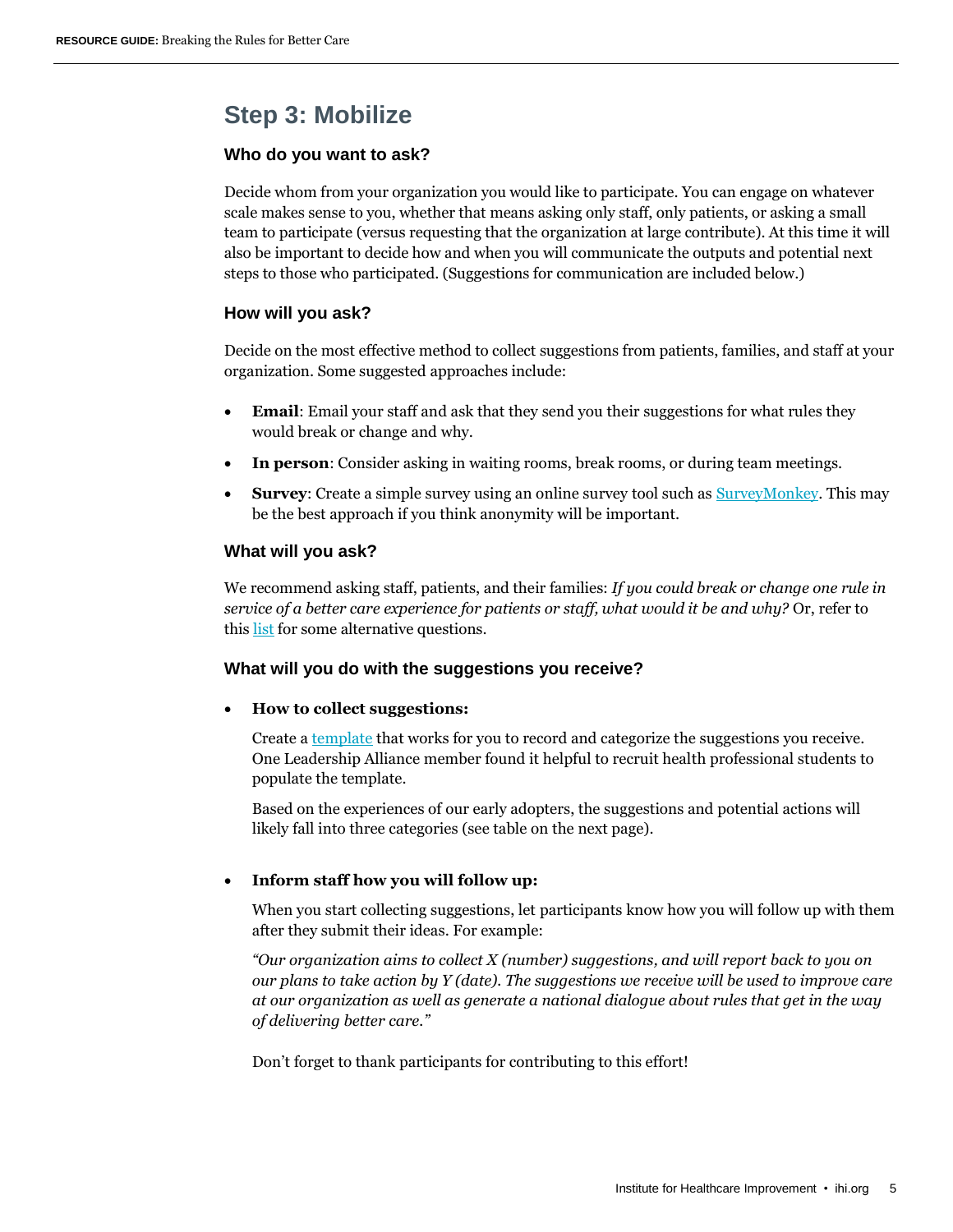| <b>Category</b>                    | <b>Definition</b>                                                                                                                                                                                                                                                      | <b>Potential Action</b>                                                                                                                                                                                                                                                                     | <b>Example</b>                                                                                                                                                                                                                                                                                                                                                                                                                                                                                                                                        |
|------------------------------------|------------------------------------------------------------------------------------------------------------------------------------------------------------------------------------------------------------------------------------------------------------------------|---------------------------------------------------------------------------------------------------------------------------------------------------------------------------------------------------------------------------------------------------------------------------------------------|-------------------------------------------------------------------------------------------------------------------------------------------------------------------------------------------------------------------------------------------------------------------------------------------------------------------------------------------------------------------------------------------------------------------------------------------------------------------------------------------------------------------------------------------------------|
| <b>Rules that</b><br>need clarity  | Rules that are:<br>Myths or habits that<br>$\bullet$<br>are perceived to be<br>rules<br>Created for a reason,<br>$\bullet$<br>but their meaning<br>may have been lost<br>over time<br>Unclear based on<br>$\bullet$<br>interpretation of<br>policies or<br>regulations | Debunk<br>$\bullet$<br>organizational myths<br>Tie the rationale back<br>$\bullet$<br>to the rule<br>Seek clarification<br>$\bullet$<br>from the entities that<br>put the rules in place<br>(e.g., communicating<br>with the US<br>Department of Health<br>& Human Services<br>about HIPAA) | One organization<br>consulted the Board of<br>Pharmacy about<br>regulations preventing<br>sending patients home<br>with the medications they<br>had been using during<br>their stay in the hospital.<br>They discovered that, in<br>fact, if inpatient<br>pharmacists relabeled<br>those medications, they<br>were able to send them<br>home safely with<br>patients, thus preventing<br>waste.                                                                                                                                                       |
| <b>Rules that</b><br>need redesign | Administrative rules that<br>leaders have the power<br>to change                                                                                                                                                                                                       | Select rules to revise<br>$\bullet$<br>$\bullet$<br>Connect with<br>colleagues through<br>the IHI Leadership<br>Alliance or other<br>professional<br>associations or<br>affiliations about how<br>to advance forward                                                                        | An organization realized<br>that partners in the family<br>birthing center were<br>hungry after long hours<br>waiting for mothers to<br>deliver. Staff suggested<br>the idea to redesign the<br>rules and provide food to<br>"feed all the partners" in<br>the birthing center.                                                                                                                                                                                                                                                                       |
| <b>Rules that</b><br>need advocacy | Rules that are in place<br>due to regulations or<br>policies beyond<br>organizational control                                                                                                                                                                          | Either independently or<br>with professional<br>networks, use the power<br>of collective voice to<br>engage the appropriate<br>entities and advocate for<br>rules to be changed                                                                                                             | During the Leadership<br>Alliance's "Breaking the<br>Rules for Better Care"<br>Week, many<br>organizations identified<br>wanting to eliminate the<br>three-day rule, requiring<br>a patient to spend three<br>consecutive days as an<br>inpatient in a hospital to<br>qualify for Medicare<br>coverage of a skilled<br>nursing facility. Alliance<br>members spoke directly<br>with representatives from<br>the Centers for Medicare<br>& Medicaid Services at<br>an in-person meeting<br>about the rule (among<br>others) to advocate for<br>change. |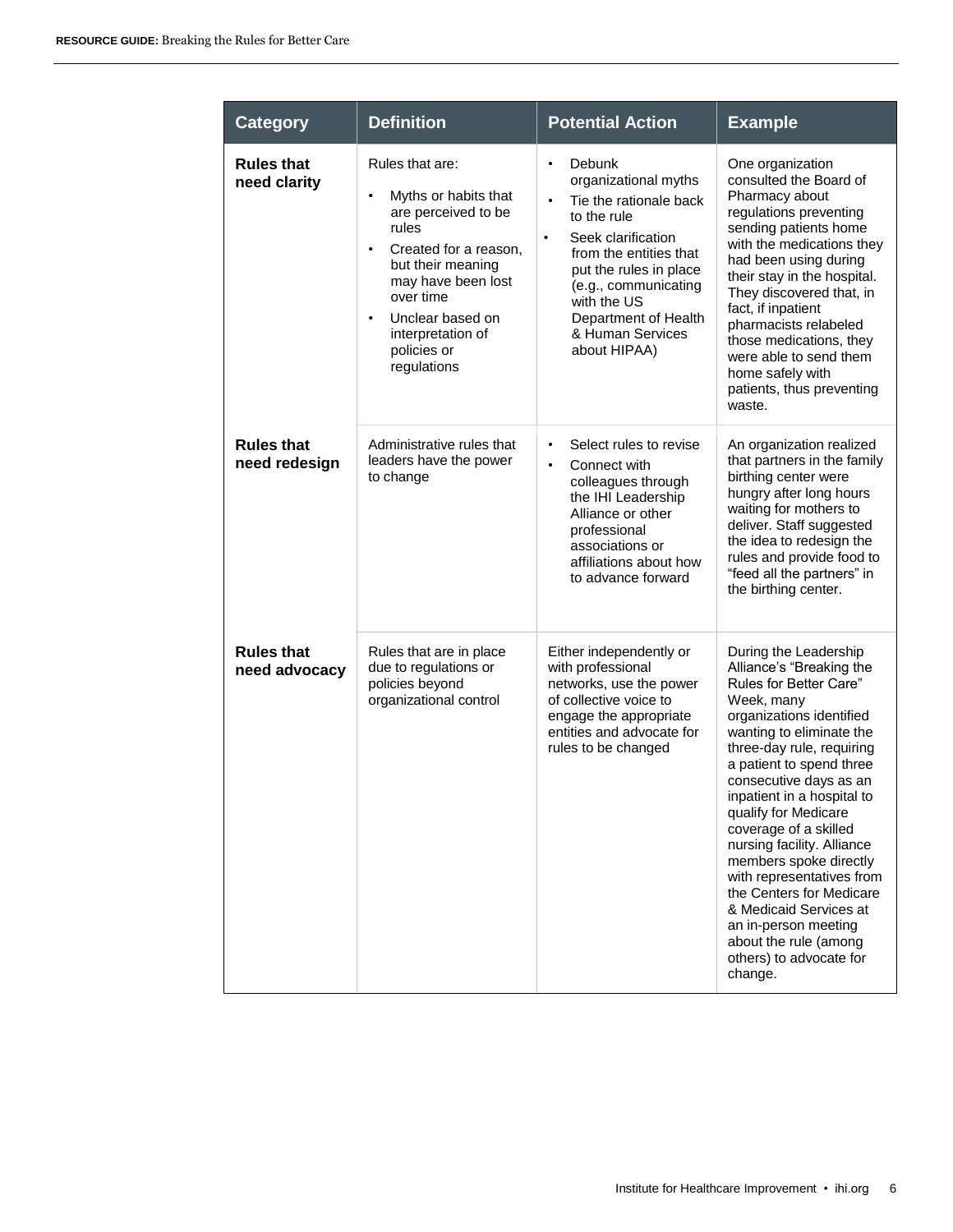## **Step 4: Take Action and Report Back**

After sorting the submissions using the three categories of rules, determine with your staff and patients what action you will take. Share your learnings with the Alliance team at [IHIAllianceTeam@ihi.org.](mailto:IHIAllianceTeam@ihi.org) We are thrilled that you are taking part in this effort, and we are excited to hear more about your experiences and findings.

If you are interested in learning more about the Leadership Alliance, please contact Alyssa Saraswat, IHI Senior Project Manager, a[t asaraswat@ihi.org.](mailto:asaraswat@ihi.org)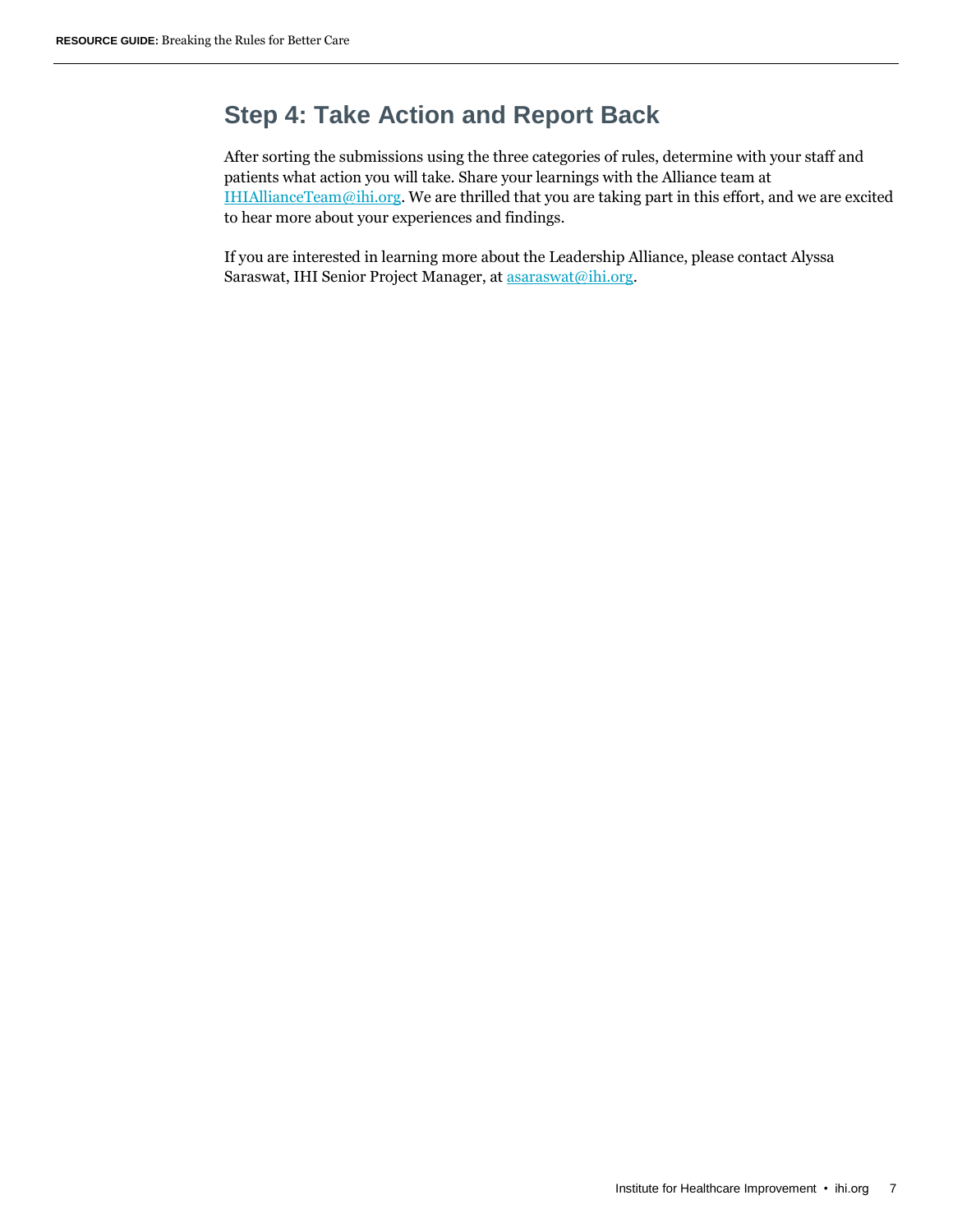# **Resources**

### <span id="page-7-0"></span>**Sample Email/Newsletter Announcement Text**

*Feel free to modify the following announcement to raise awareness within your organization about "Breaking the Rules for Better Care."* 

[Your organization name] is proud to announce that we are engaging in an effort to provide a better care experience for patients, families, and staff by participating in "Breaking the Rules for Better Care" Week [or another timeframe] on [insert dates here].

As an organization, we aim to provide positive experiences for patients, families, and staff. However, sometimes we inadvertently create processes or policies that have an unintended impact on the people we work to serve and support. To view the existing system through a new lens, for one week [or another timeframe] we will encourage our patients, families, and staff to answer the question: **If you could break or change one rule in service of a better care experience for patients or staff, what would it be and why?**

The suggestions we receive will be used to improve care at our organization [insert other actions, as needed].

[Insert how here]

For more information, or to learn how to share your idea(s) for a rule you would like to see changed, please email [insert contact person here].

Sincerely,

[Insert names]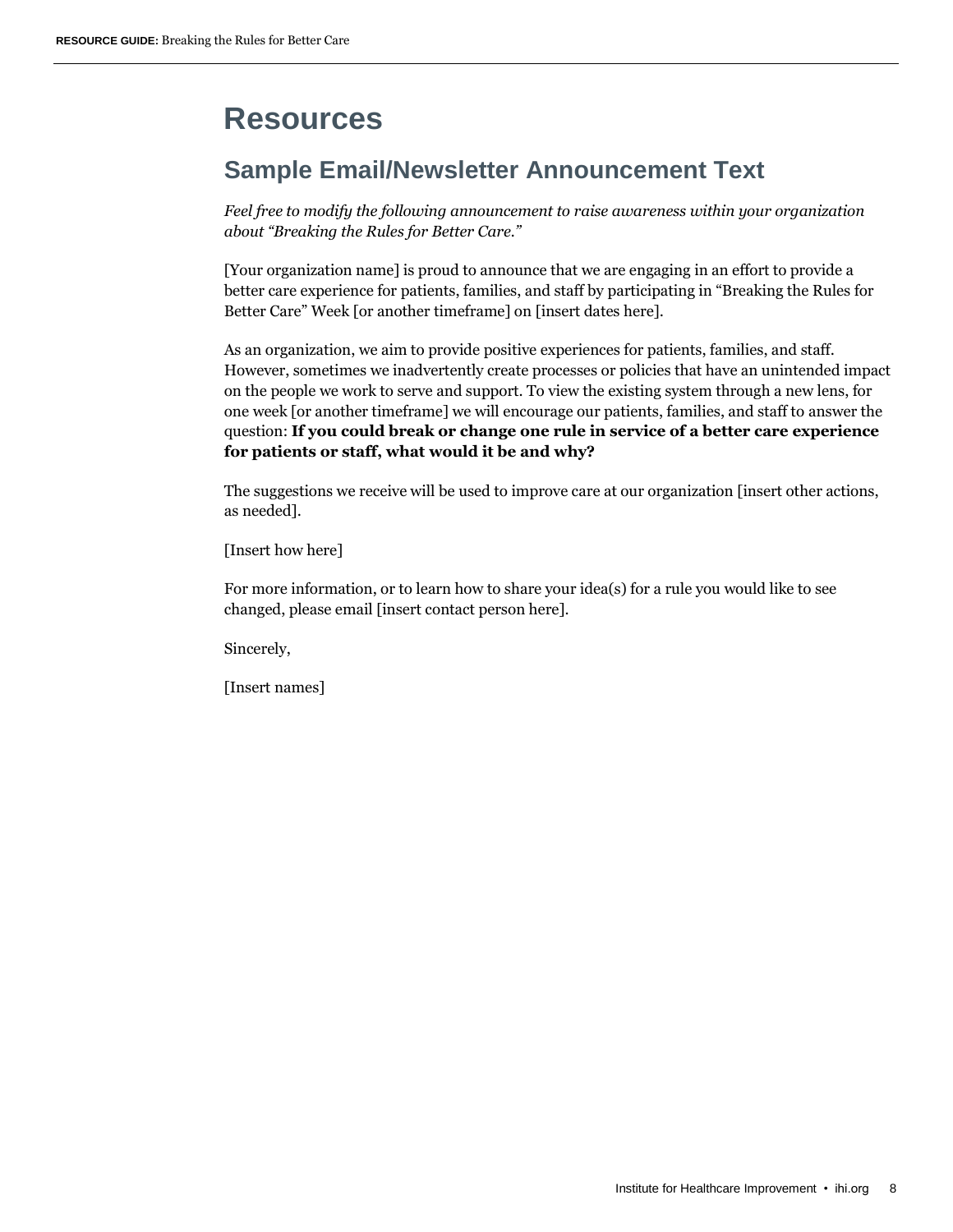# <span id="page-8-0"></span>**Talking Points**

*Modify and utilize this page as a reference guide to share information and answer any questions your staff may have about "Breaking the Rules for Better Care" efforts.*

**What is "Breaking the Rules for Better Care" Week?** "Breaking the Rules for Better Care" Week was developed and led by the Institute for Healthcare Improvement (IHI) Leadership [Alliance.](http://www.ihi.org/Engage/collaboratives/LeadershipAlliance/Pages/default.aspx) The initial week-long event took place in 2016 and challenged health systems to identify the rules, habits, policies, or procedures that may get in the way of positive experiences for our staff and patients.

For one week, Alliance members asked their patients, their families, and our staff: *If you could break or change one rule in service of better care for patients or staff, what would it be and why?*

**How do I suggest a rule I'd like to break or change?** *[Describe based on how you decide to collect suggestions.]* 

**What will happen with the rules once we submit them**? We will work to categorize your submissions and take action as follows*: [Describe based on how you decide to take action.]*

| <b>Category</b>                                                         | <b>Definition</b>                                                                                                                                                                                            | <b>Potential Action</b>                                                                                                                                                                                    |
|-------------------------------------------------------------------------|--------------------------------------------------------------------------------------------------------------------------------------------------------------------------------------------------------------|------------------------------------------------------------------------------------------------------------------------------------------------------------------------------------------------------------|
| <b>Rules that</b><br>need clarity<br><b>Rules that</b><br>need redesign | Either rules that are:<br>Myths or habits that are perceived<br>to be rules<br>Created for a reason, but meaning<br>has been lost over time<br>Unclear based on interpretation of<br>policies or regulations | Debunk organizational myths<br>٠<br>Tie the rationale back to the rule<br>$\bullet$<br>Seek clarification from the entities<br>$\bullet$<br>that put them in place (e.g., HIPAA)                           |
|                                                                         | Administrative rules that leaders have<br>the power to change                                                                                                                                                | Select rules to revise and redesign<br>٠<br>Connect with colleagues through<br>$\bullet$<br>the IHI Leadership Alliance or other<br>professional associations/affiliations<br>about how to advance forward |
| <b>Rules that</b><br>need advocacy                                      | Rules that are in place due to<br>regulations or policies beyond<br>organizational control                                                                                                                   | Either independently or through<br>professional networks, use the power of<br>collective voice to engage the<br>appropriate entities and advocate for<br>rules to be changed                               |

**What is the IHI Leadership Alliance?** The [IHI Leadership Alliance,](http://www.ihi.org/Engage/collaboratives/LeadershipAlliance/Pages/default.aspx?utm_campaign=Leadership%20Alliance&utm_medium=shortened%20leadership%20URL&utm_source=direct) a dynamic collaboration of leaders from health systems across North America, is united by a common mission: to work with one another — and in partnership with our patients, workforces, and communities — to deliver on the full promise of the IHI Triple Aim. The Alliance is a learning community characterized by courage, creativity, and a commitment to champion th[e radical redesign of health care.](http://www.ihi.org/resources/Pages/Publications/10NewRulesAccelerateHealthcareRedesign.aspx) Alliance members have access to experts across the country, opportunities to collaborate and innovate with leading thinkers, and a collective voice to guide change for national impact.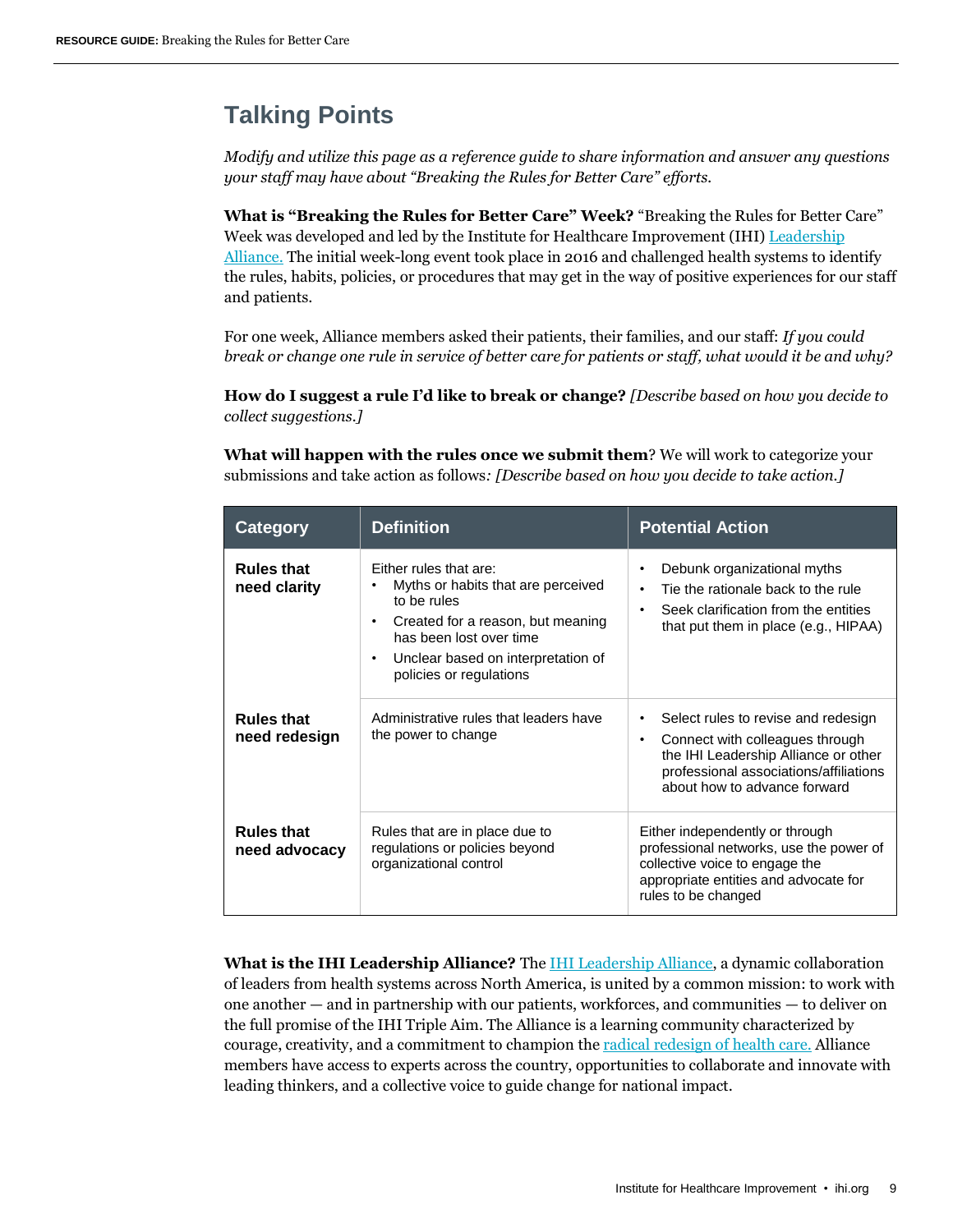## <span id="page-9-0"></span>**Sample Questions**

*Use the following questions as a guide for how to ask patients, their families, and staff about the rules they would like to break or change.* 

Original Question:

#### **If you could break or change one rule in service of a better care experience for patients or staff, what would it be and why?**

Alternative Options:

- What would you like to see us do differently?
- What would you change to provide a better experience for patients and/or staff at [Name of Organization]?
- What is one wish you would make to deliver better care for patients or staff?
- (For patients/families) Is there anything our organization has done during your stay that has gotten in the way of your family member's care?
- (For patients) What do we do routinely that has made things more challenging for you?